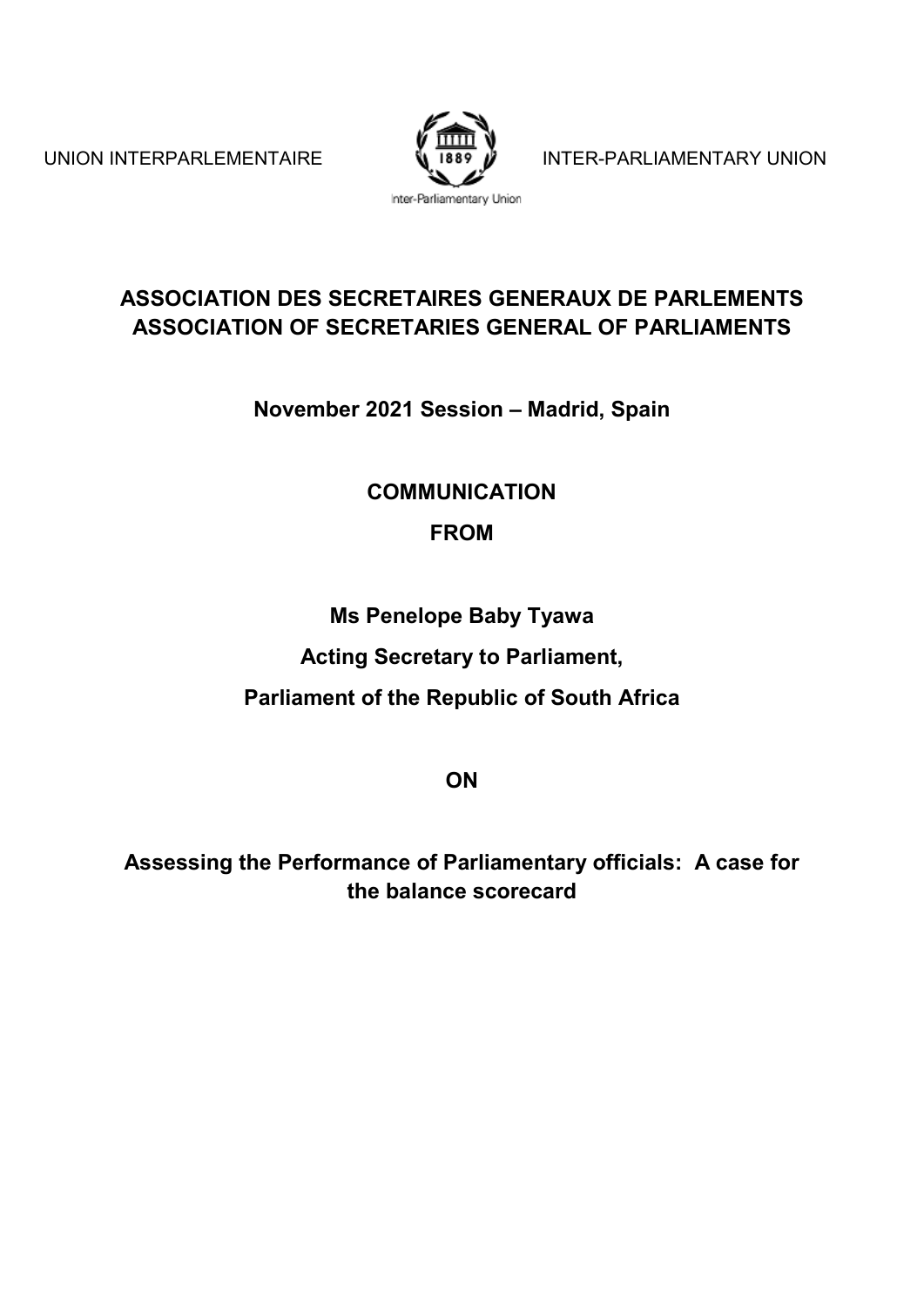### **1. Introduction**

The purpose of this paper is to present the experiences of the South African Parliament in as far as the practice of performance management in general, and the balance scorecard in particular is concerned . The paper argues that the balance scorecard system remains, without a doubt, one of the performance management tools that can facilitate change and improve organisational performance in the parliamentary environment. The paper draws learnings from various sources of theory on the evolution of performance assessments in the public sector, with perspectives on how best to measure performance.

As early as the 1980s, the Weberian notion of bureaucracy was slowly losing its heuristic value and was quickly reaching its end in time. Many western countries started to look for alternatives. Cameron (2009:5) states that, "in the 1980s the traditional bureaucratic public administration model of Max Weber and Woodrow Wilson was challenged in Anglophone countries such as England, Australia and New Zealand". That was not always the case, as before and after the second world war period, traditional public administration and simple notions of bureaucracy enjoyed currency and were prevalent. According to Gumede and Dipholo (2014: 43), they were seen as the most rational avenue for managing the affairs of the public.

But as the world changed politically over continental Europe and in the broader Western world from the early 70s onwards, the working logics of the traditional public administration and/or bureaucracy were deemed to be naïve and not in sync with the realities of imminent changes. Western governments during this time, particularly those in the OECD world, in the United Kingdom started to look critically at public administration. As Dorey (2015) points out - revealed by reform of Britain's public services since the 1980s, particularly in education and health (the National Health Service – NHS) - criticism was on the public sector for failing to provide its clients and users with a more courteous, efficient and higher quality of service.

It is against this backdrop, by force of argument and array of facts, that there was a paradigm shift from public administration to public management. The New Public Management (NPM) emerged as a new form of thought that came to shape and inform both the theory and praxis of public service. According to Gumede and Dipholo (2014:43), "globally NPM emerged in the 1980s as benevolent critic to the traditional public administration given the need to reinvent government and harness the entrepreneurial spirit to transform the public sector. More so, NPM's emergence was associated with the need to restructure government bureaucracy to promote productivity, competitiveness, and efficiency and effectiveness. (Gumede and Dipholo, 2014: 43) Inspired by the values and concepts of the private sector, this was seen as a way of cutting through the red tape and rigidity associated with old-style public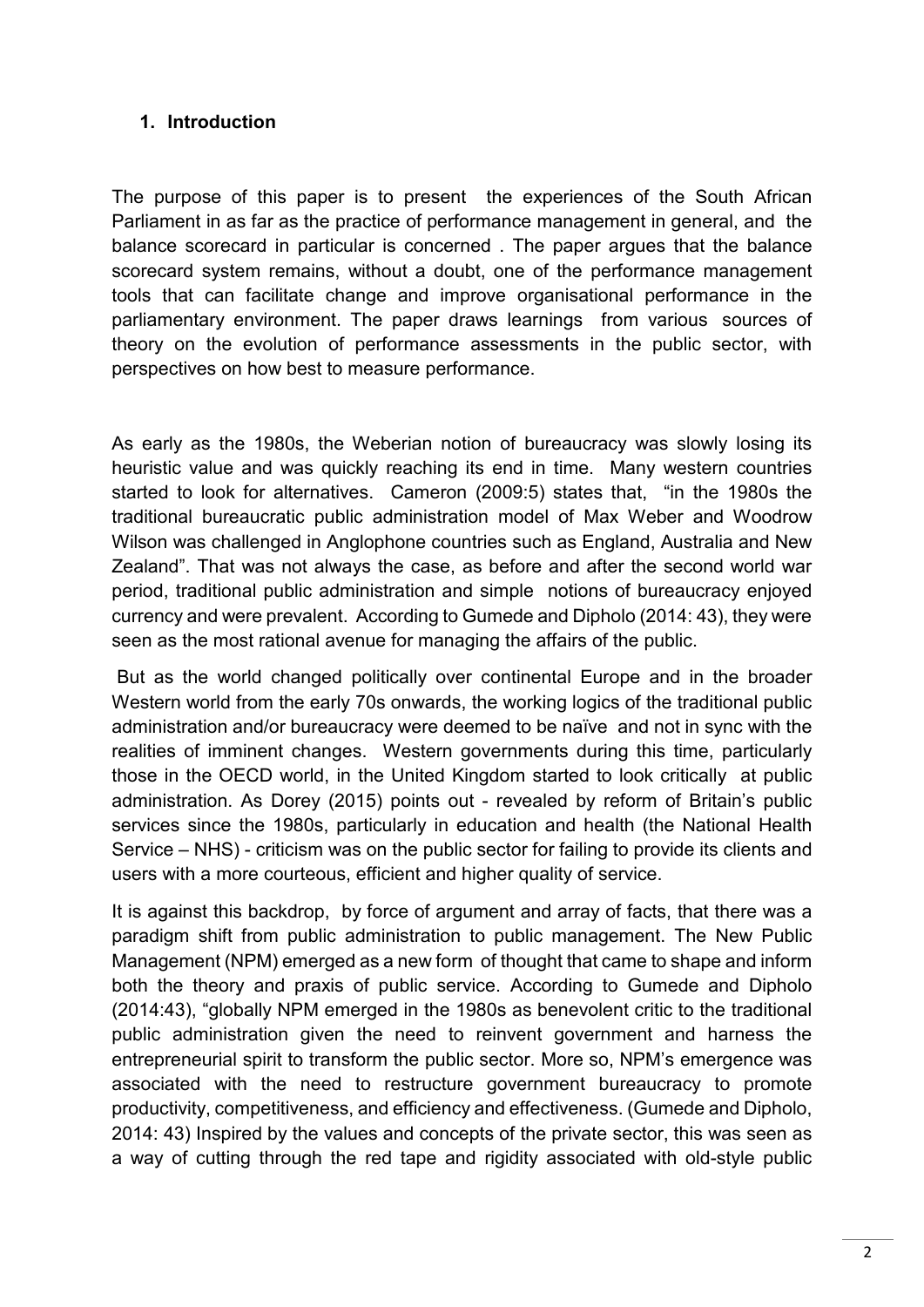administration with the view to improving efficiency and service delivery (Cameron, 2009:5).

What is important to note in this regard is that, closely linked to NPM oriented public sector reforms over the years, has been a surge of new managerial practices of performance measurement, management and reporting. Johnson and Talbot (2007:114) points out that "many governments across OECD countries started to focus and produce performance information of various types published by the executive branch on its activities and those of the wider public services". The defining feature of this growing phenomenon was output- or outcome-based budgeting or governance.

Cameron (2009:2) asks a critical question: To what extent has the South African public service been influenced by New Public Management (NPM) reforms?

In response to the posited question one may mention that, a lot has been written about the paradigm shift from public administration to public management in the South African public services. Some South African Scholars and policy analysts have even gone to the extent of arguing that, South Africa's Public Finance Management Act of 1999, the Preferential Procurement Policy Framework Act of 2000, the Preferential Procurement Regulations of 2001 and the Municipal Finance Management Act of 2003 are all pieces of legislation which embrace the principles of the NPM trajectory (Gumede and Dipholo, 2014: 47). These researchers further argue that "the shift from Reconstruction and Development Program (RDP) to GEAR (Growth Employment and Redistribution) and New Growth Path is a clear sign of the victory of NPM principles in the new democratic South Africa".

Nonetheless, while a lot has been written about the move from public administration to public management and the institutionalisation of performance measurement, management and reporting practices in the South African public sector, scholars and analysts have been offering an inconsistent and patchy account of those changes in our parliament. As such, this paper concerns itself with providing a critical account of the changes heralded by that paradigm shift (move from public administration to public management) in the South African Parliament, with a particular focus on the implementation of performance management using the Balance Score Card practices.

### **2. South Africa's public sector transition from Public Administration to Public Management:**

In South Africa, the change from public administration to public management and the evolution of performance assessment in the public sector did not happen in a vacuum. It was embedded in the country's transition from Apartheid to a new democratic dispensation, where there was a need for accountability by ensuring the tangible results to improve the lives of the majority are reported and are visible.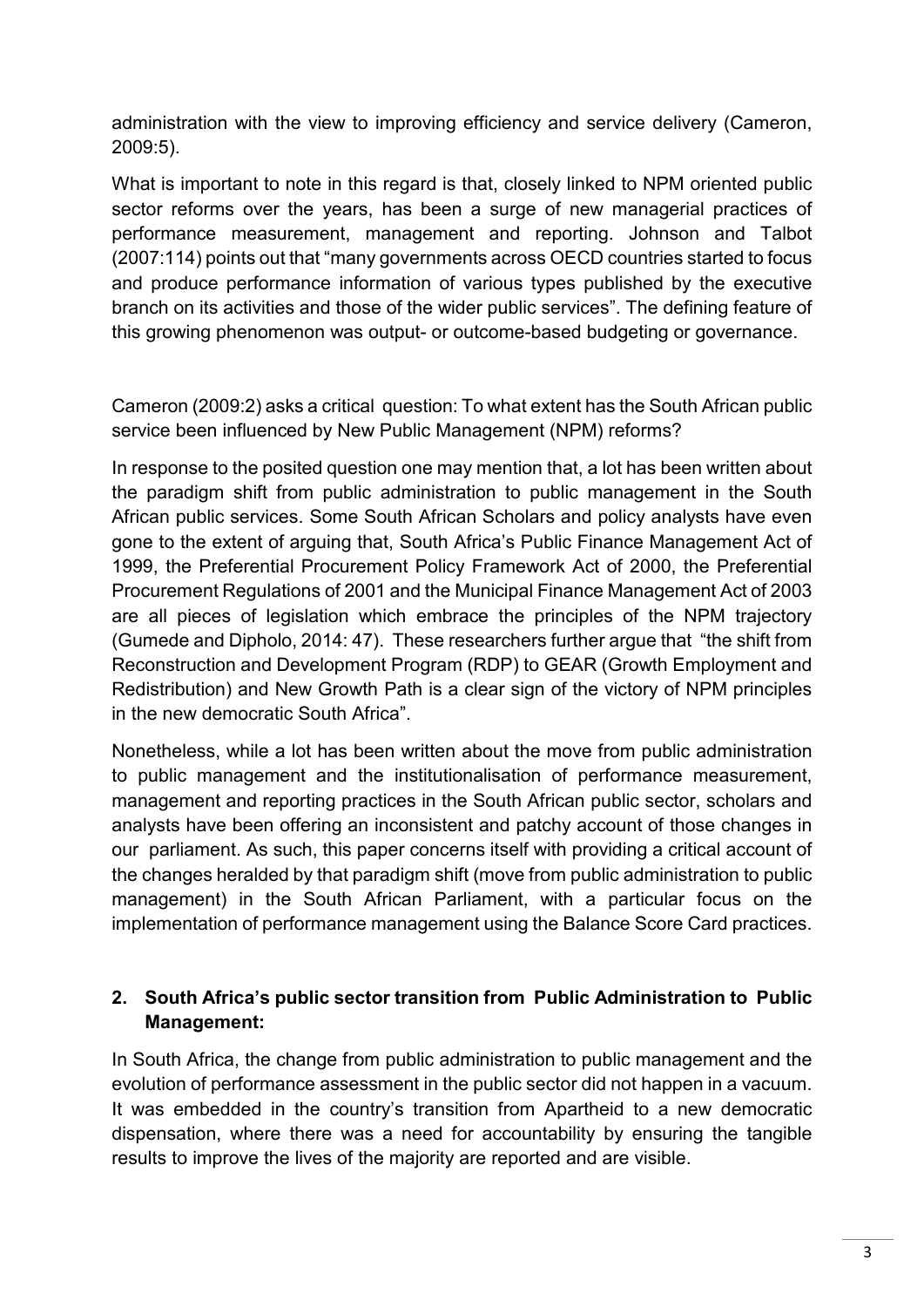Even before the transition to democracy, there was an increasing realisation in South Africa, that bureaucratic red tape was affecting most government departments. Thus it came as no surprise that improved efficiency, greater competitiveness and accountability linked to New Public Management were the overriding aim of public sector reforms in South Africa since 1994.

### **3. Performance Management in a Parliamentary Environment**

Closely linked to the New Public Management oriented performance evaluation, management and reporting in the public sector was the issue of the balance scorecard. According to Dziak (2015), "a balanced scorecard (BSC) is a method of analysing organizations and creating strategies to meet organizational goals". Balance scorecards align an organisation's goals and strategies with many performance measures and other factors such as customer satisfaction, financial performance, internal efficiency, and innovations (Dziak:2015). First popularised in the early 1990s by Drs. Robert Kaplan and David Norton, balanced scorecards underwent a long process of refinement in the next few years. In the early 1990s, Robert Kaplan and David Norton began studying and writing about various methods of measuring performance in businesses and other organisations. The researchers noted that many traditional methods were critically flawed and ineffective and that some approaches were too vague or subjective. Others focused only on the financial bottom line and left out all the other details of business. (Dziak:2015)

By the twenty-first century, the third major version of the balance scorecard system became a major management tool in organisations around the world. Many kinds of organisations, including businesses and industries, government offices, and non-profit groups, employ balance scorecard methods. (Dziak:2015). By setting targets and analysing performance in these categories, organisation leaders can assess whether the group is meeting its goals and make informed decisions about how to correct any problems within the organisation (Dziak:2015)

Kaplan and Norton began searching for more effective alternatives. They developed a new method of performance measurement referred to as a balance scorecard. The balance in the term refers to carefully weighed interactions between financial factors (traditionally favoured in performance measurements) and non-financial factors (previously overlooked elements such as goals and strategies). The researchers claimed that balancing these elements would give leaders comprehensive insights into the successes and failures of their organisations. (Dziak:2015)

A balance scorecard is based on an assortment of interrelated organisational elements. Scorecard users analyse these elements and set targets for how an organisation will address each element to meet its overall goals. In time, performance reports can be matched against the targets to help analyse how well or poorly the organisation is proceeding toward its goals.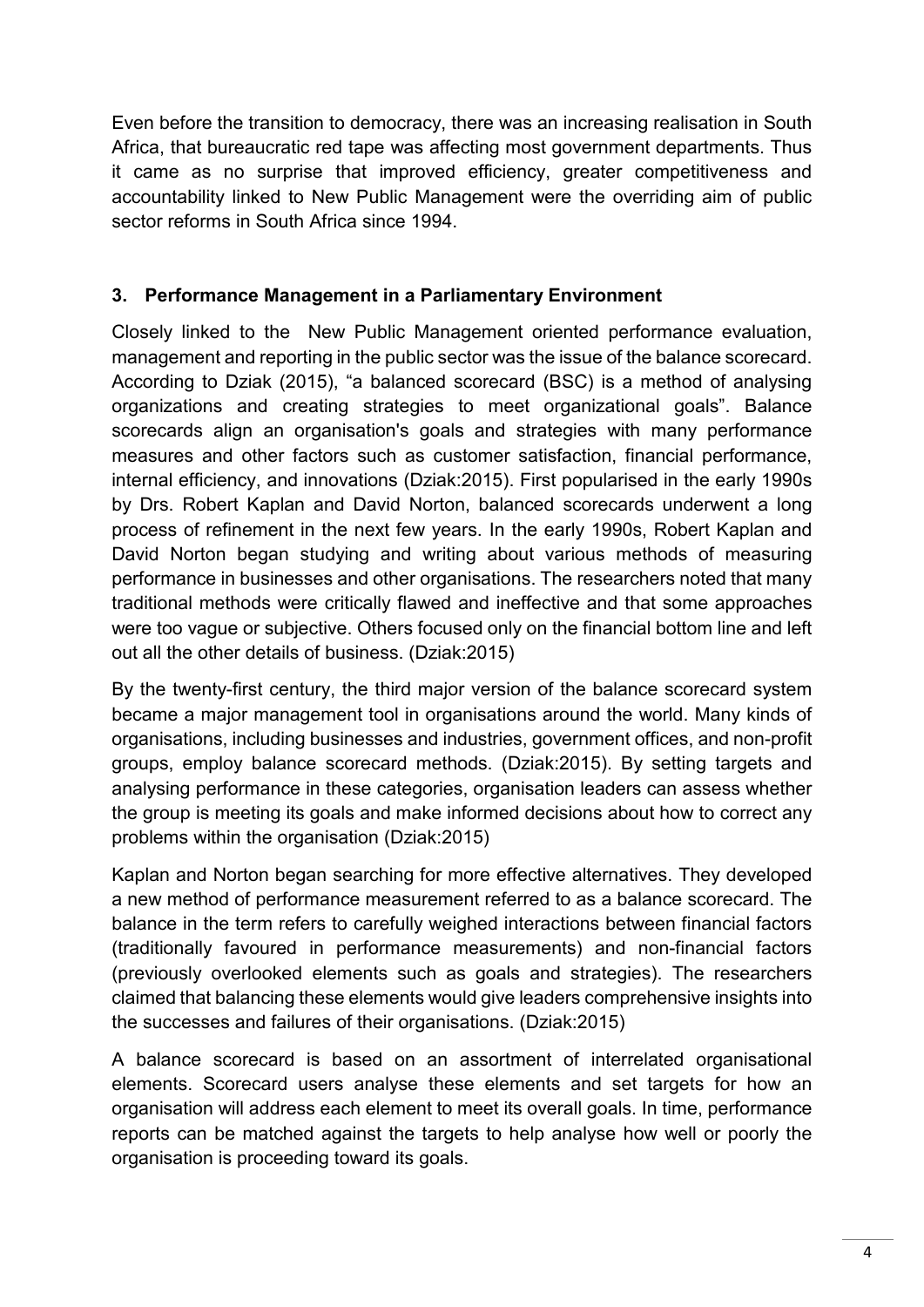Among the most important factors on a balance scorecard, are the vision and strategy of the organisation's leaders. The vision and strategy must take into account many other factors, including the knowledge of leaders and workers; the innovations used in training, research, and planning; the efficiency demonstrated in the internal workings of the group; the satisfaction of customers and other stakeholders; and the financial performance of the group. All of these factors are interconnected and must be addressed properly to ensure the overall success of the organisation. (Dziak:2015)

The balance scorecard also acknowledges a number of perspectives through which various data and measurements must be assessed. These perspectives help to ensure that the parts of an organisation all work together to benefit people inside and outside the organisation. Some important perspectives relate to the ongoing learning and training of the organisation's members; how effectively an organisation operates on a daily basis; whether the organisation is financially feasible; and how customers and stakeholders perceive the organisation and its work. (Dziak:2015)

According to Cristea, 2019: 154 and Vitale et al, 1994, "The implementation of the method involves completion of the following six stages:

- Step 1 Specifying objectives What do we want to achieve?
- Step 2 Balancing measures with strategy what is the most important?
- Step 3 Identifying measures what should we measure?
- Step 4 Forecasting Results What do we want to achieve?
- Step 5 Specifying the objectives what will change?
- Step 6 Planning future actions where are we headed from here?

In the South African Parliament, the balance scorecard has been adopted as one of the management systems designed to improve organisational performance. It's a framework used to identify the organisation's key value drivers and integrate their contribution for driving organisational performance. The scorecard is used, among other things, to align business activities to the vision and strategy of an organisation, monitor performance against objectives and improve communication of the strategy. It's a framework for translating an organisation's vision into a set of objectives and performance indicators distributed among four perspectives: Financial, Customer, Internal Business Processes and Learning and Growth.

The South African Parliament has modified the balance scorecard to ensure focus on the elements that are critical to its success. Some of the perspectives were renamed to align with the strategic themes in those perspectives. The following are the four perspectives in the Parliamentary Balance Scorecard:

- Financial Accountability Perspective
- Institutional Process Perspective
- Stakeholder Expectations Perspective
- Learning & Growth Perspective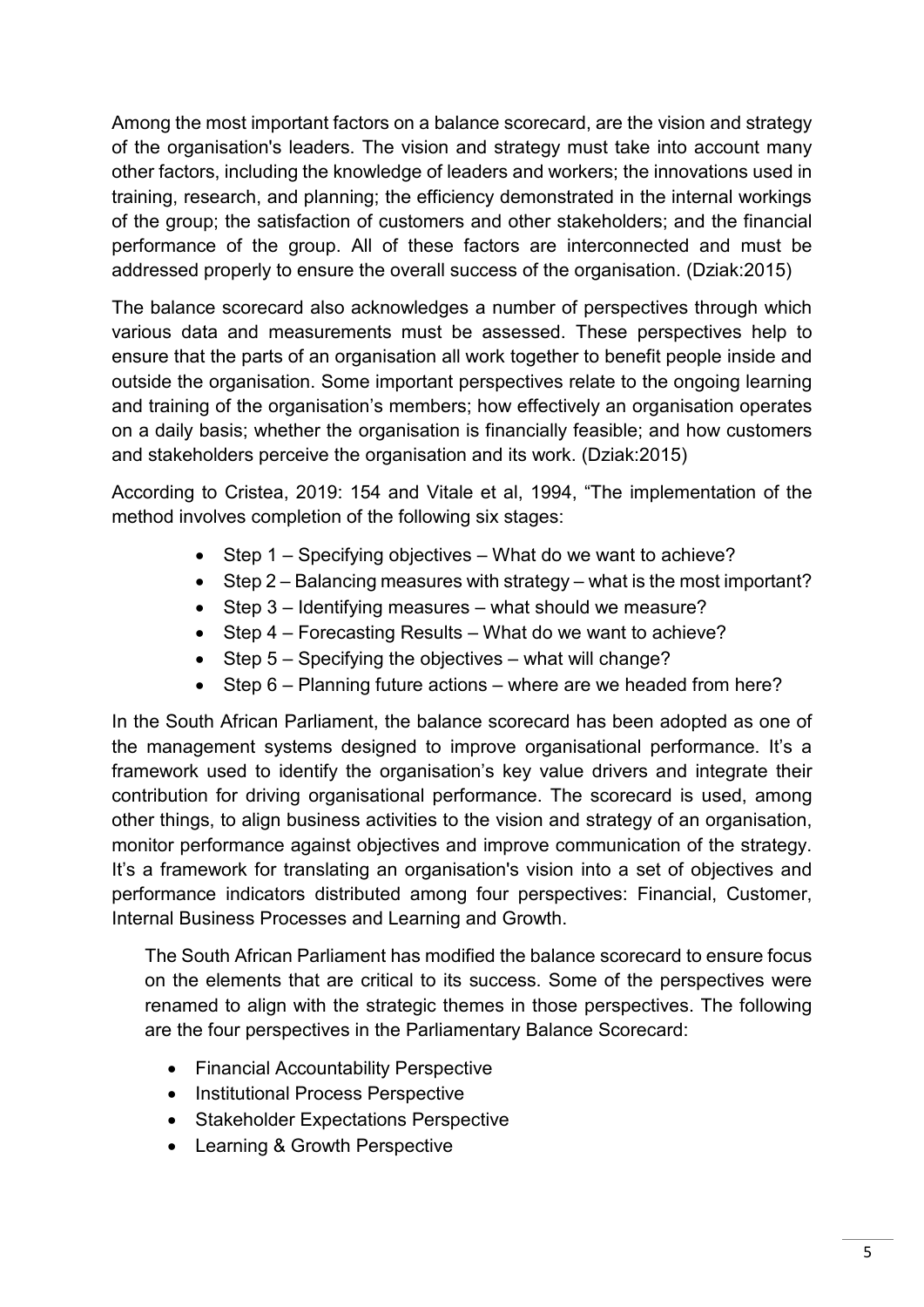In our context, the Financial Accountability Perspective in the original balance scorecard covers the financial objectives of an organisation and allows managers to track financial success and shareholder value. In our context the focus in the "Financial" perspective differs from that of the private sector. Private sector financial objectives are generally linked to profit and maximising shareholder value. In the public sector, on the other hand, finance is a resource that enables or constrains implementation of the strategy and is hardly the primary reason for the existence of the public sector organisation. Success for public sector organisations is measured by how effectively and efficiently these organisations meet the needs of their constituencies and/or stakeholders. The Financial Accountability perspective is critical in ensuring that public funds are spent in line with what they are appropriated for.

In the Parliamentary Services Balance Scorecard, this perspective measures the alignment of the budget to the strategy, cost efficiency, delivering maximum value to the stakeholders for money spent, compliance to applicable laws and policies and risk management.

On the other hand, the Institutional Process Perspective focuses on the objectives related to the successful implementation of the strategy. This includes management of processes to improve cross-functional coordination, innovation, operational excellence, meeting customer and stakeholder needs. This perspective includes the Customer Relationship Management that argues for refined internal business processes as per the Kaplan and Norton Balanced Scorecard and amplifies these by incorporating the execution rate of strategy.

The Institutional Process Perspective provides data regarding the action stage of the strategic management process. It enables alignment of organisational structures, processes and systems for cohesive execution.

In addition to that, the Stakeholder Expectations Perspective covers the objectives such as customer and stakeholder satisfaction, development and implementation of strategies, plans and programmes to serve customers and maintain constructive and sustainable relations with stakeholders. This perspective focuses on the perception and experiences of product and service attributes by stakeholders.

Stakeholder Management focuses on the ability of the organisation to provide quality goods and services to various stakeholder groups. The customer and stakeholder perspective takes pre-eminence and is concerned with overall satisfaction of customers and stakeholders.

Stakeholder management is a strategic imperative that informs both the strategy and operations of an organisation. Parliament, like many other successful organisations, has realised that managing its stakeholders effectively is key to its performance and this process entails establishing, monitoring and maintaining constructive relationships with stakeholders in order to increase their support and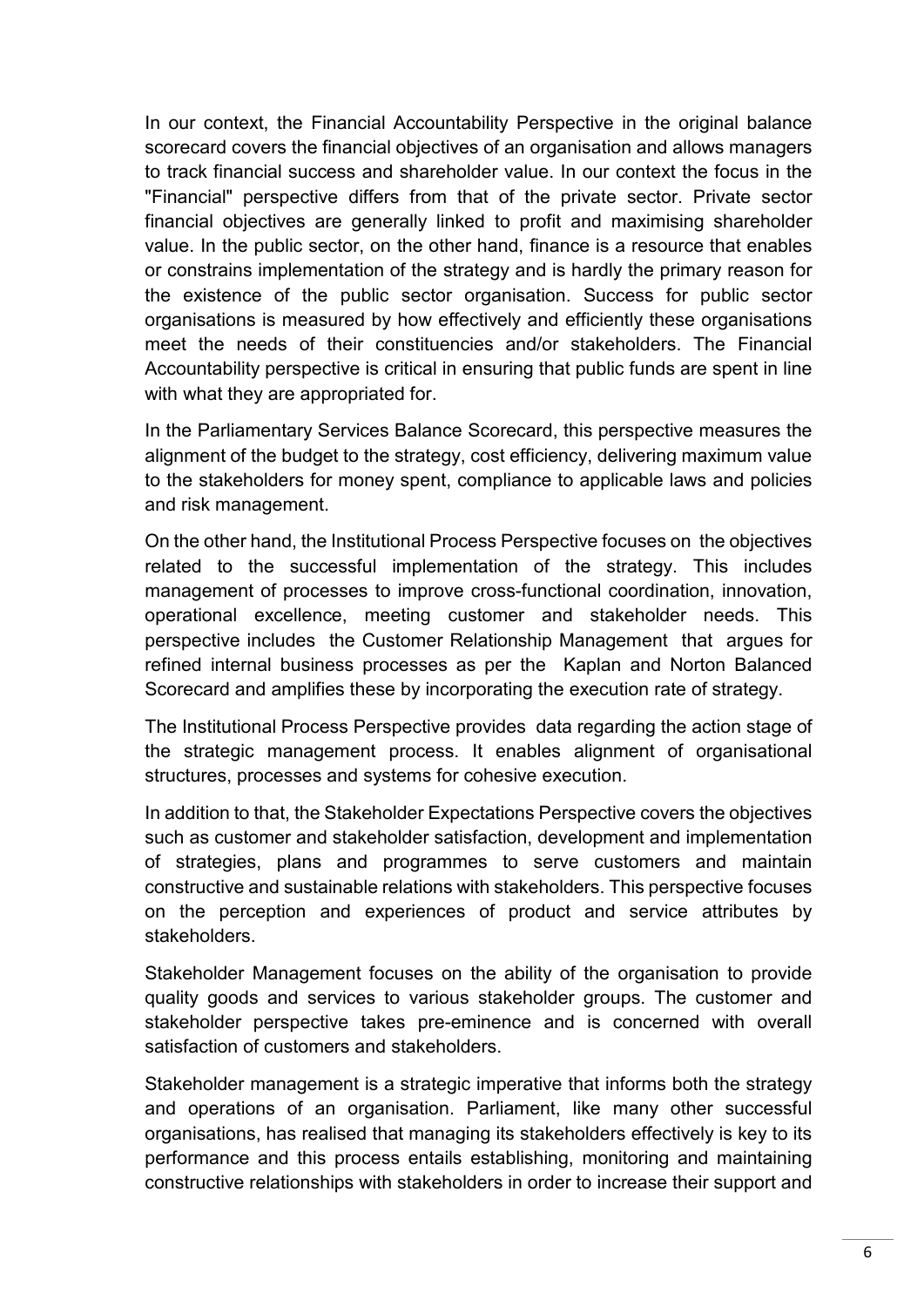minimise any possible negative impact. To this end, the need to measure and monitor the levels and direction of client satisfaction has to be evidence based – hence the continuous client satisfaction surveys.

The South African Parliament acknowledges that relationships with stakeholders must be mutually beneficial, constructive and sustainable, hence the need to focus on the quality of these relationships given their impact on its performance.

Lastly, the Learning and Growth Perspective in the South African Parliament context covers the intangible drivers of future success, such as development of talent, organisational capital and information capital, including skills, training, organisational culture and leadership and is similar to the Learning and Growth perspective in the Balance Scorecard. However, the key difference is the focus on managing talent and building required organisational capabilities.

This perspective focuses on the development of the talent required to implement the strategic plan of Parliament. The focus is to create communities of competence in the organisation to ensure that the organisation has all the competencies it requires to implement its strategy. The development of future capabilities is also a significant theme in this perspective. Other themes that should inform the work managers perform, are the need for strategies to retain talent and creating a conducive environment for talent to perform.

A significant part of organisational capability is the talent from extended communities. This includes former employees and talent from various knowledge communities, such as tertiary institutions whose capabilities can complete existing organisational capabilities. In this way, the talent from extended communities can serve as an important resource that enhances organisational performance. Organisational success depends, inter alia, on whether these capabilities are created.

For the BSC to be implemented effectively and embraced by all officials of parliament, a massive education drive took place which resulted in a slow but positive uptake.

Similarly the BSC aligned to the institutional strategy had to be cascaded throughout the organisation so that it coheres with the tactical and operational plans, where elements of the strategy must be translated to various functional areas and ultimately, to employees' day-to-day jobs.

But based on the above, the critical question that might arise is whether the balance scorecard is a correct indicator on parliament performance and the performance of parliamentary officials. Further to this, whether parliament's administration has appreciated the introduction of the BSC, is the tool of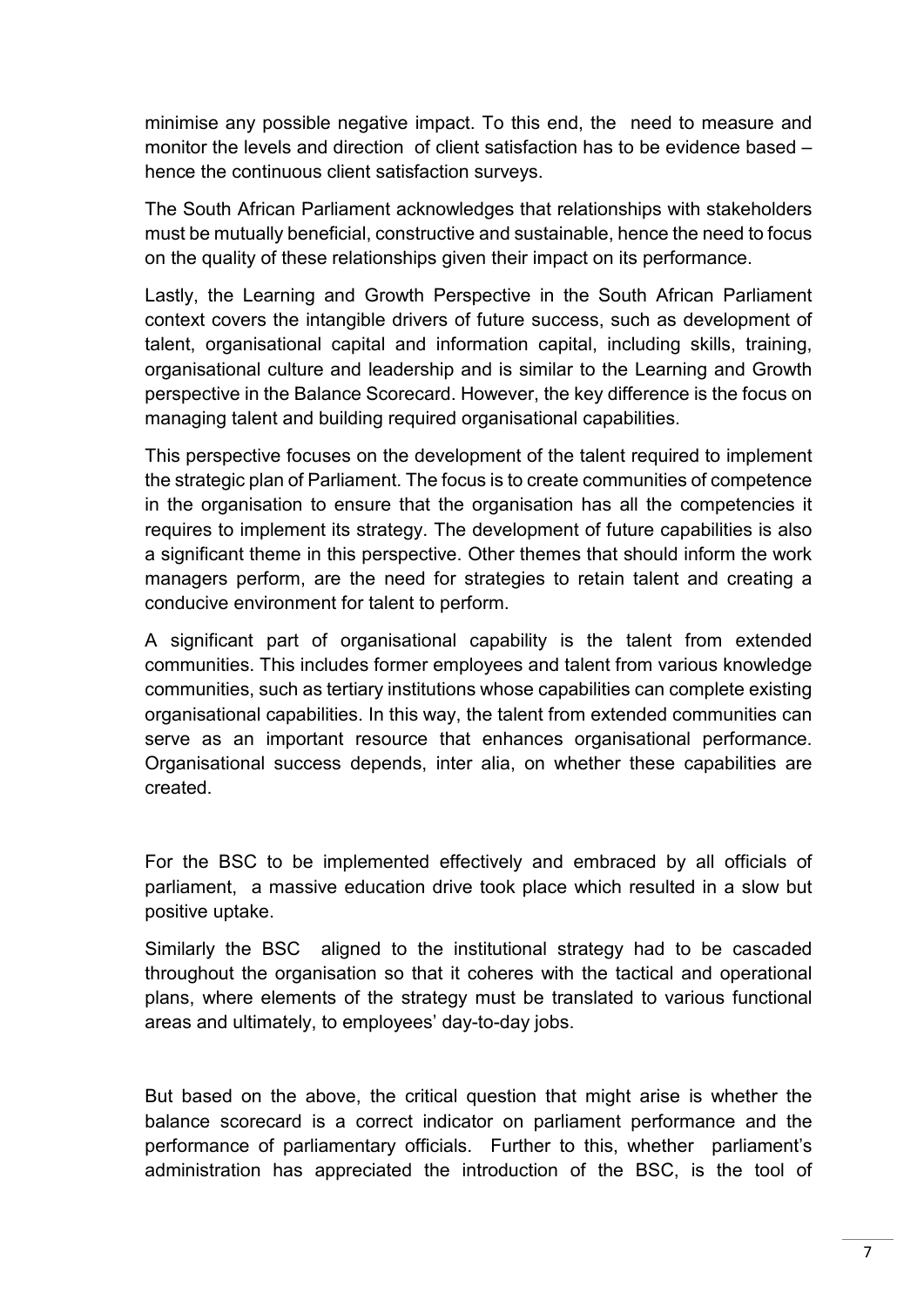measuring its suitability in an institution where there might not be tangible delivery of services, such as the building of schools and houses. The change management and the internalisation of measuring performance has gone a long way, notwithstanding push backs that arise from time to time. The fundamental challenge remains that of aligning and identifying performance at the lowest level with the various perspectives and measuring this correctly to incentivise correctly. This implies the maturity of goal setting, measuring and focusing on the outcomes and outputs rather than activities.

The South African Parliament has developed a performance management policy that ensures the integration of organisation and individual performance. What this means in practice is that, individual employee performance speaks to organisational performance to give effect to the organisation's strategy, goals, objectives and values. Correspondingly, the employees' roles and job responsibilities should be aligned to the performance goals of their teams and organisation. Closely linked to that has been the practice of performance monitoring, review and/or assessment. From these periodic assessments, it is easier to discern whether the balance scorecard is a correct indicator on parliament's performance and the performance of parliamentary officials.

#### **4. Conclusion**

As it has been argued in this paper, it is without doubt that the Balance Score Card system remains one of the performance management tools that can facilitate change and improve organisational performance in the parliamentary environment.

Our experience is that the four critical elements of the Balance Score Card, namely; financial accountability perspective, institutional process perspective stakeholder expectations perspective, learning and growth perspective can have an added value in harnessing organisational performance and helping to realise institutional strategic goals and outcomes.

The balance scorecard is indeed the correct indicator of the institution's performance and that of its employees. It has become a tight and refined measure of performance outcomes of officials - a critical aspect to ensure the effectiveness of Members of Parliament in carrying out their constitutional mandate.

The obvious question not addressed in this paper is whether such measurement is suited for Members of Parliament; in this regard with reference to Parliament. While the measurement of the performance of of Members of Parliament may not be subjected to tools such as the Balance Score Card, surveys have been conducted to assess the extent to which Parliaments have effective and impact driven targets that are set and met - these are mostly the effectiveness of oversight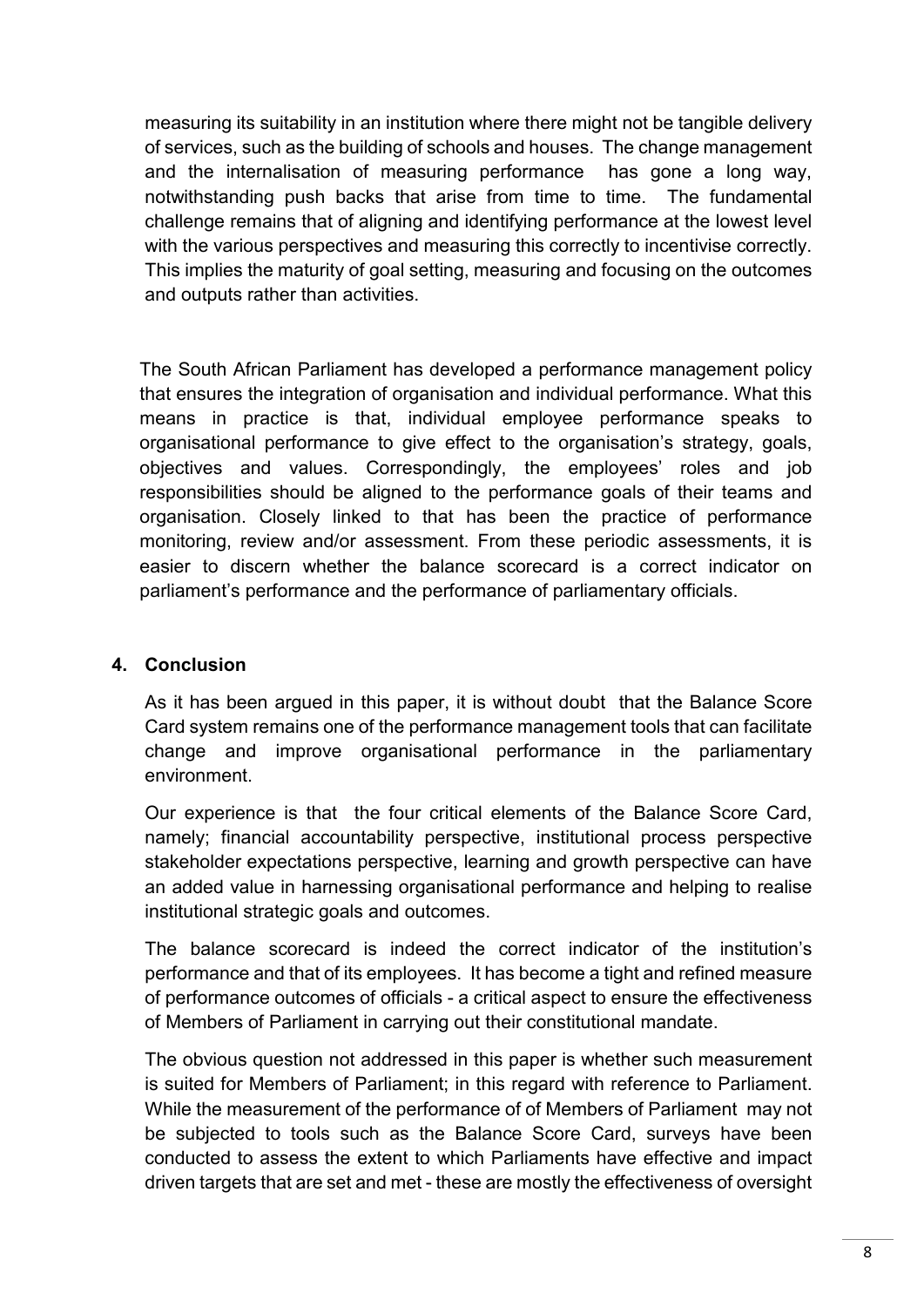and holding the executive accountable. (The IPU and the Afro-Barometer have reports that assess the impact of oversight and accountability as well as public participation on the majority of its member parliaments.)

Ideally parliaments have to develop performance indicators against which they measure their performance, set targets informed by the indicators that speak to the key impact outcomes – such as elimination of poverty, reduction of inequality, job creation and skills development for economic growth; these indicators are indeed universal and have base indicators as expressed in the SDG and AU Agenda 2063. This was not the focus of the paper, notwithstanding, this is maybe an area of focus in the near future, mostly because the outputs of the officials of parliament is the input into the work of members. It can be argued that parliamentary officials who operate with no outcomes measured (BSC) will not be able to assess the quality and usefulness of their support to those they serve.

Indeed the adoption of BSC is set to mature further in the parliamentary practices and organisational performance.

End.